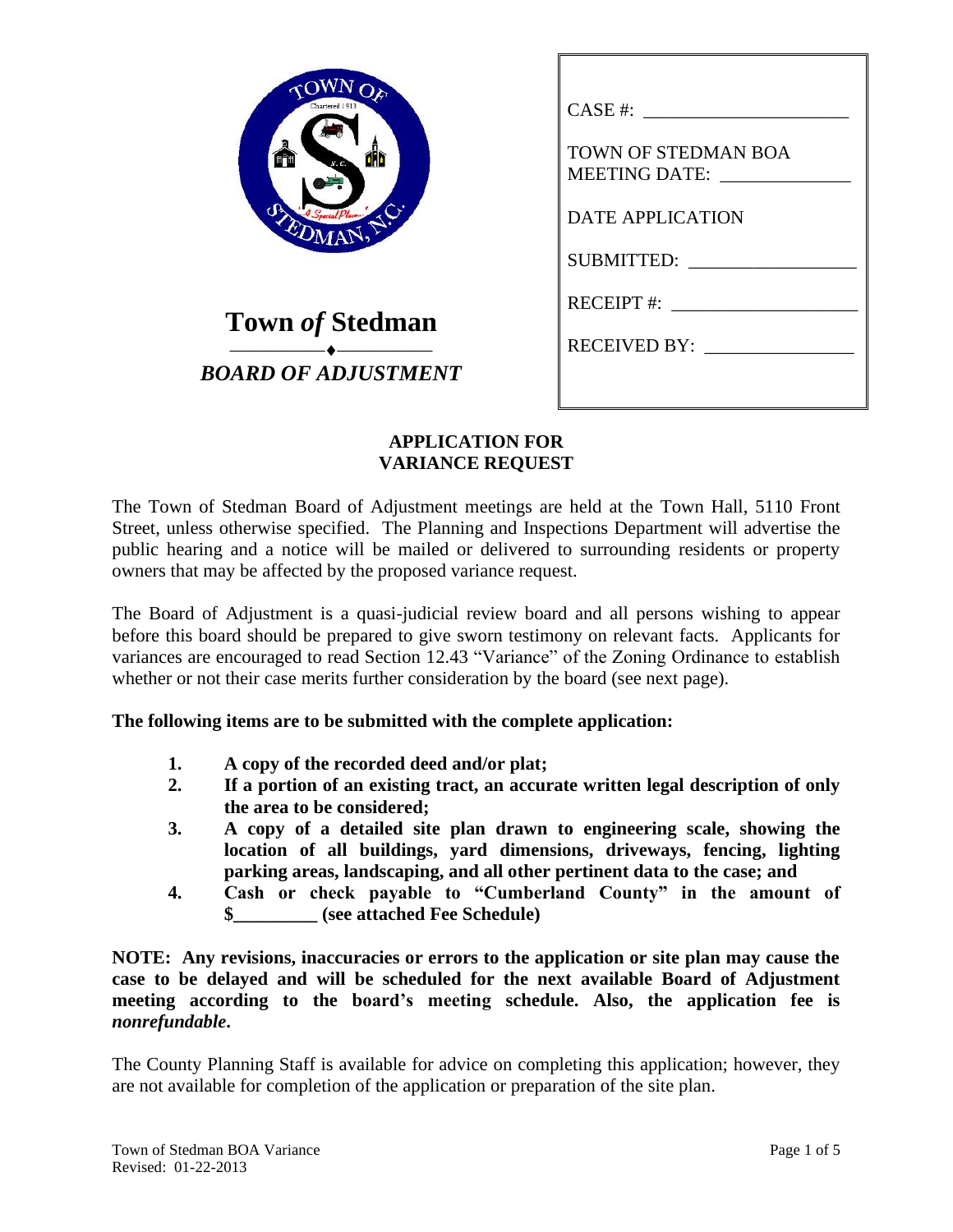## **EXCERPT FROM THE TOWN OF STEDMAN ZONING CODE**

**\_\_\_\_\_\_\_\_\_\_\_\_\_\_\_\_\_\_\_**

### **SECTION 12.43. VARIANCE**

The Town of Stedman Board of Adjustment may authorize, in specific cases, such variances from the terms of this Ordinance upon request of a property owner or his authorized agent and may require any evidence necessary to make determination of the case. Before any Variance may be granted by the board, the board must find that all of the following conditions exist for an individual case:

- (a) There are extraordinary and exceptional conditions pertaining to the particular piece of property in question because of its size, shape or topography that are not applicable to other lands or structures in the same district.
- (b) Granting the variance requested will not confer upon the applicant any special privileges that are denied to other residents in the district in which the property is located.
- (c) A literal interpretation of the provisions of this Ordinance would deprive the applicant of rights commonly enjoyed by other residents of the district in which the property is located.
- (d) The requested variance will be in harmony with the purpose and intent of this Ordinance and will not be injurious to the neighborhood or to the general welfare.
- (e) The special circumstances are not the result of the actions of the applicant.
- (f) The variance requested is the minimum variance that will make possible the legal use of the land, building or structure.
- (g) The variance is not a request to permit a use of land, building or structure which is not permitted by right or by special exception in the district involved and will not constitute any change in district boundaries.
- (h) The existence of a nonconforming use of neighboring land, buildings or structures in the same district or of permitted or nonconforming uses in other district does not constitute a reason for approval of the requested variance.

In granting a variance, the board may attach and the record reflect such conditions regarding the location, character and other features of the proposed building, structure or use as it may deem advisable. The record shall also state in detail any exceptional difficulty or unnecessary hardship on which the appeal was based and which the board finds to exist.

**Any variance granted becomes null and void if not exercised within the time specified in such approvals, or if no date is specified, within one calendar year from the date of such approval.**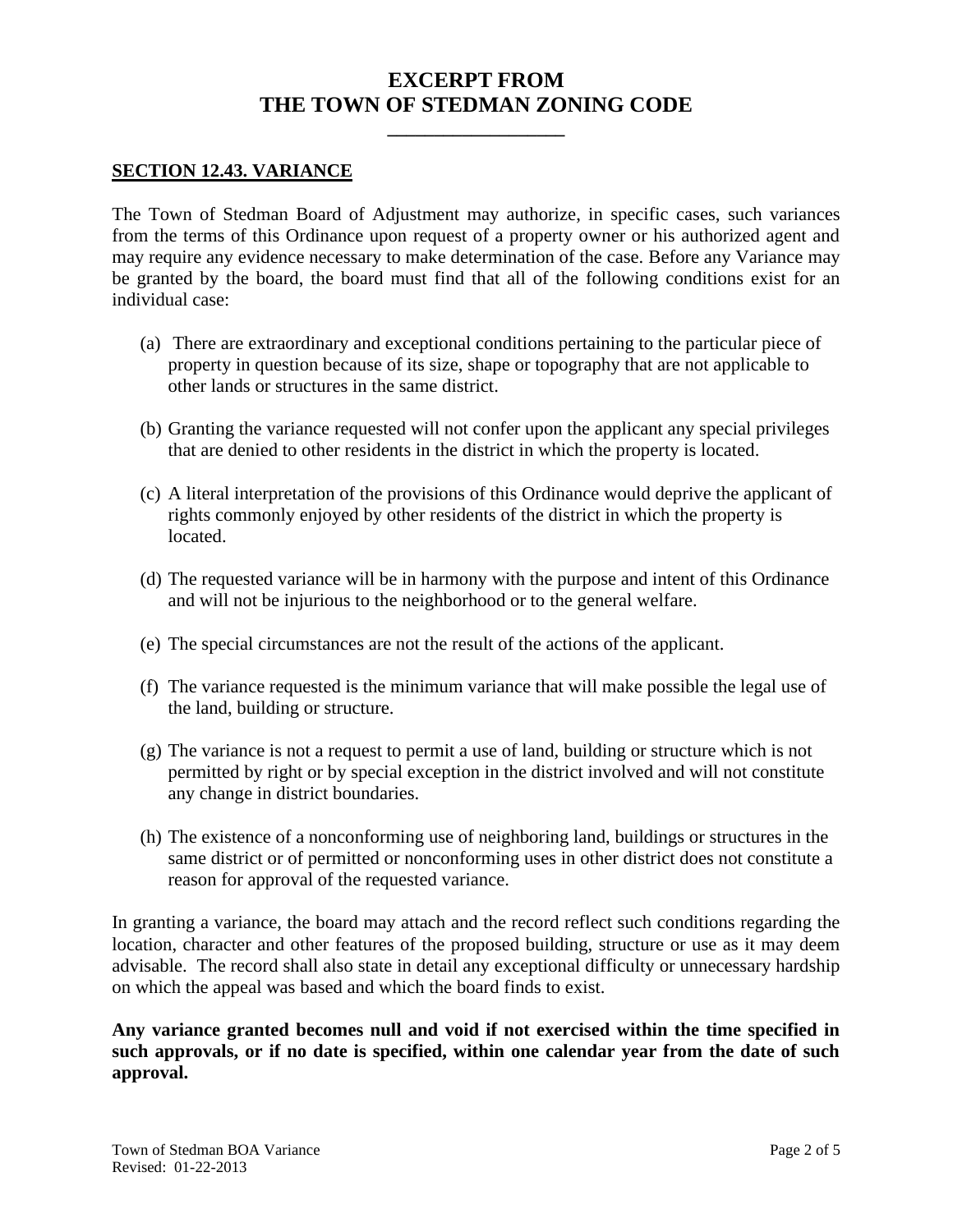# **BOARD OF ADJUSTMENT**

| Parcel Identification Number (PIN #) of subject property:                               |
|-----------------------------------------------------------------------------------------|
|                                                                                         |
|                                                                                         |
|                                                                                         |
|                                                                                         |
|                                                                                         |
| Section and provision of the Zoning Ordinance or Code from which a Variance is          |
| Nature and extent of hardship involved in strict application of the Zoning Ordinance or |
|                                                                                         |
|                                                                                         |
|                                                                                         |
|                                                                                         |
|                                                                                         |
|                                                                                         |
|                                                                                         |
|                                                                                         |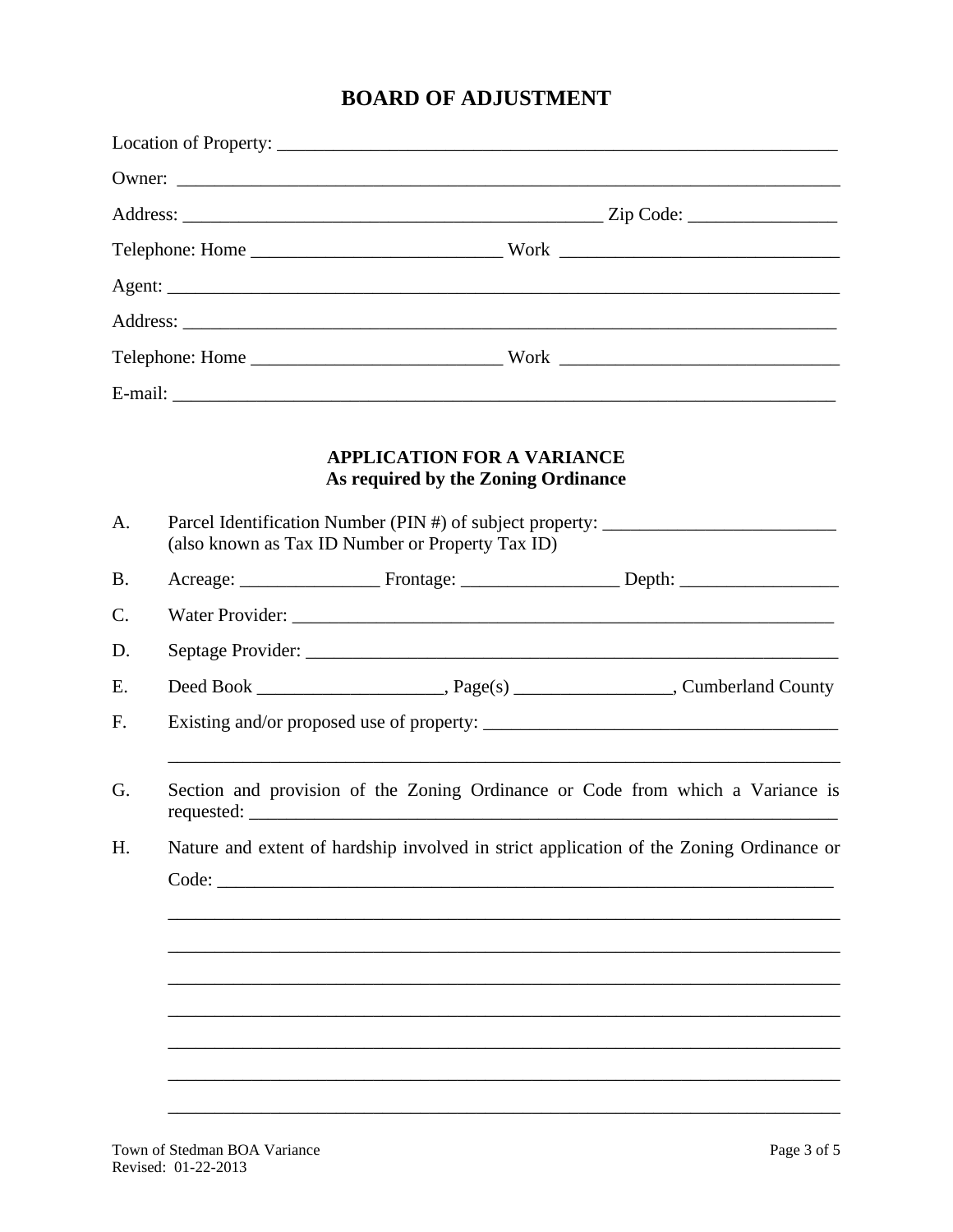The undersigned hereby acknowledge that the County Planning Staff has conferred with the petitioner or assigns, and the application as submitted is accurate and correct.

\_\_\_\_\_\_\_\_\_\_\_\_\_\_\_\_\_\_\_\_\_\_\_\_\_\_\_\_\_\_\_\_\_\_\_\_\_\_\_\_\_\_\_\_\_\_\_\_\_\_\_\_\_\_\_\_\_\_\_\_\_\_\_\_\_\_\_\_\_\_\_\_\_\_\_\_\_\_

\_\_\_\_\_\_\_\_\_\_\_\_\_\_\_\_\_\_\_\_\_\_\_\_\_\_\_\_\_\_\_\_\_\_\_\_\_\_\_\_\_\_\_\_\_\_\_\_\_\_\_\_\_\_\_\_\_\_\_\_\_\_\_\_\_\_\_\_\_\_\_\_\_\_\_\_\_\_

\_\_\_\_\_\_\_\_\_\_\_\_\_\_\_\_\_\_\_\_\_\_\_\_\_\_\_\_\_\_\_\_\_\_\_\_\_\_\_\_\_\_\_\_\_\_\_\_\_\_\_\_\_\_\_\_\_\_\_\_\_\_\_\_\_\_\_\_\_\_\_\_\_\_\_\_\_\_

\_\_\_\_\_\_\_\_\_\_\_\_\_\_\_\_\_\_\_\_\_\_\_\_\_\_\_\_\_\_\_\_\_\_\_\_\_ \_\_\_\_\_\_\_\_\_\_\_\_\_\_\_\_\_\_\_\_\_\_\_\_\_\_\_\_\_\_\_\_\_\_\_\_\_\_\_

\_\_\_\_\_\_\_\_\_\_\_\_\_\_\_\_\_\_\_\_\_\_\_\_\_\_\_\_\_\_\_\_\_\_\_\_\_\_\_\_\_\_\_\_\_\_\_\_\_\_\_\_\_\_\_\_\_\_\_\_\_\_\_\_\_\_\_\_\_\_\_\_\_\_\_\_\_\_

\_\_\_\_\_\_\_\_\_\_\_\_\_\_\_\_\_\_\_\_\_\_\_\_\_\_\_\_\_\_\_\_\_\_\_\_\_\_\_\_\_\_\_\_\_\_\_\_\_\_\_\_\_\_\_\_\_\_\_\_\_\_\_\_\_\_\_\_\_\_\_\_\_\_\_\_\_\_

\_\_\_\_\_\_\_\_\_\_\_\_\_\_\_\_\_\_\_\_\_\_\_\_\_\_\_\_\_\_\_\_\_\_\_\_\_\_\_\_\_\_\_\_\_\_\_\_\_\_\_\_\_\_\_\_\_\_\_\_\_\_\_\_\_\_\_\_\_\_\_\_\_\_\_\_\_\_

NAME OF OWNER(S) (PRINT OR TYPE)

ADDRESS OF OWNER(S)

E-MAIL

HOME TELEPHONE # WORK TELEPHONE #

NAME OF AGENT, ATTORNEY, APPLICANT (PRINT OR TYPE)

ADDRESS OF AGENT, ATTORNEY, APPLICANT

E-MAIL

\_\_\_\_\_\_\_\_\_\_\_\_\_\_\_\_\_\_\_\_\_\_\_\_\_\_\_\_\_\_\_\_\_\_\_\_\_ \_\_\_\_\_\_\_\_\_\_\_\_\_\_\_\_\_\_\_\_\_\_\_\_\_\_\_\_\_\_\_\_\_\_\_\_\_\_\_ HOME TELEPHONE # WORK TELEPHONE # \_\_\_\_\_\_\_\_\_\_\_\_\_\_\_\_\_\_\_\_\_\_\_\_\_\_\_\_\_\_\_\_\_\_\_\_\_ \_\_\_\_\_\_\_\_\_\_\_\_\_\_\_\_\_\_\_\_\_\_\_\_\_\_\_\_\_\_\_\_\_\_\_\_\_\_\_ SIGNATURE OF OWNER(S) SIGNATURE OF AGENT, ATTORNEY OR APPLICANT \_\_\_\_\_\_\_\_\_\_\_\_\_\_\_\_\_\_\_\_\_\_\_\_\_\_\_\_\_\_\_\_\_\_\_\_\_ SIGNATURE OF OWNER(S)

**The contents of this application, upon submission, becomes "public record."**